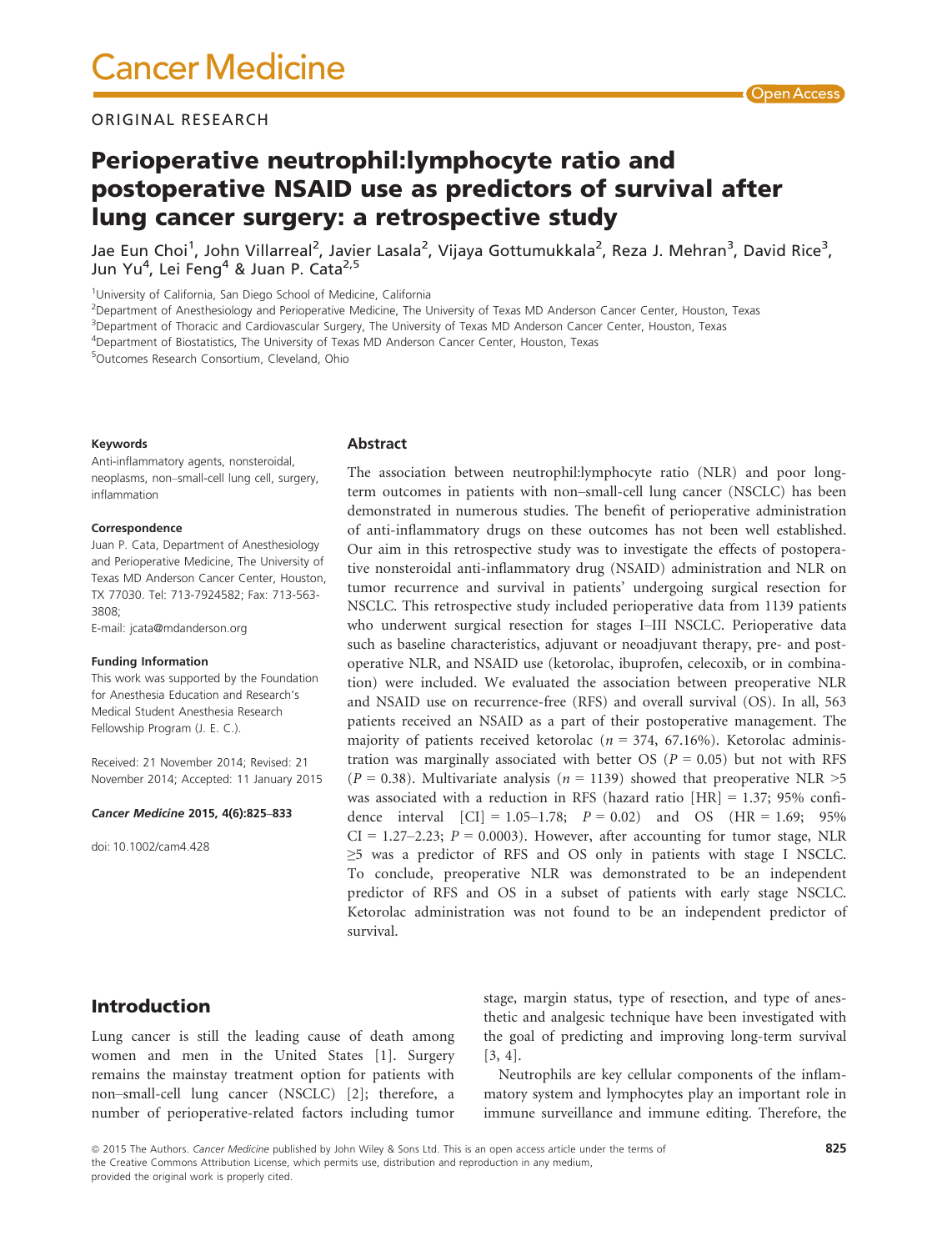neutrophil:lymphocyte ratio (NLR) correlates those two cellular components as a marker of perioperative inflammation [5, 6]. In the context of cancer, an NLR  $>5$  has been suggested as an independent prognostic factor for decreased recurrence-free survival (RFS) in patients with malignancies, which highlights the importance of perioperative inflammation and immune suppression in oncological outcomes [7–10].

It has been speculated that the use of nonsteroidal anti-inflammatory drugs (NSAIDs) during and after surgery could not only modify the tumor microenvironment in which micrometastasis are present but also reduce migration and invasion of circulating malignant cells; therefore, the administration of these drugs in the perioperative period might have a significant impact on cancer recurrence [11–13]. The perioperative administration of NSAIDs (ketorolac or diclofenac) has been shown to be an independent risk factor for distant metastasis-free survival, and ketorolac administration, specifically, was a predictor of better overall survival (OS) in an observational study of patients with stage I or II NSCLC [8].

The aim of this retrospective study was to determine possible associations between preoperative NLR and postoperative use of NSAIDs on RFS and OS in patients with stage I–III NSCLC undergoing curative resection. We hypothesized that patients with a low inflammatory status (NLR <5) and taking NSAIDs postoperatively have a longer RFS and OS.

# **Methods**

Study approval and waiver of written informed consent was obtained from the University of Texas MD Anderson Cancer Centre Institutional Review Board (IRB) prior to the start of the study.

Perioperative data were collected, stored, and managed in a REDCap (Research Electronic Data Capture) database from patients who underwent surgical resection for primary stage I, II, or III NSCLC between January 2004 and December 2010 at The University of Texas MD Anderson Cancer Center Centre was included in this retrospective analysis. Patients 18 years or older who had surgery with the intention to cure were included in the analysis. Those who had palliative surgery or secondary malignancies were excluded from the analysis. The analyzed data included patient age, gender, body mass index (BMI), American Society of Anesthesiology (ASA) physical status, tumor histology, WHO tumor stage (I, II, or III), type of surgery, and administration of neoadjuvant and/or adjuvant chemotherapy and/or radiation. Intraoperative anesthetic care of the patients consisted of general balanced anesthesia typically involving the use of a volatile anesthetic in oxygen, intravenous opioids, muscle relaxation with a nondepolarizing agents, and normothermia.

Postoperative management typically consisted of patient-controlled epidural analgesia with or without the addition of nonsteroidal anti-inflammatory drugs that started within 72 h after surgery. Patients who were administered an NSAID were given ketorolac (30–60 mg/ day), ibuprofen (200–800 mg/day), or celecoxib (200– 300 mg/day) alone or in combination. The pre- and postoperative NLR was calculated from laboratory results obtained within 2 weeks before surgery and on postoperative day 1. The NLR of subsequent postoperative days was not calculated because routine blood specimens were not collected beyond postoperative day 1 in all the patients included in the analysis.

### Statistical analysis and endpoints

The primary end points were RFS and OS (OS). RFS was defined as the time in months from the date of surgery to either the date of first evidence of recurrence or the date of death, whichever happened first. OS was defined as the time in months from the date of surgery to the date of death. Patients who were lost to follow up, remained disease-free, or were alive at the time of analysis were censored at the last known follow-up date.

Descriptive statistics for demographics and baseline patient characteristics included mean and standard deviation (SD) for continuous variables, while frequency counts and percentages were used for categorical variables. Fisher's exact test or chi-square test was used to evaluate the association between two categorical variables. Kruskal–Wallis test was used to evaluate the difference in a continuous variable between patient groups. Wilcoxon signed-rank test was used to compare the pre- and postoperative change in continuous variables. A cut-off value of 5 was used to discriminate between patients with high and low preoperative NLR (NLR  $\geq$ 5 or <5) [8]. RFS and OS were analyzed using the Kaplan–Meier method and log-rank tests were used to assess the difference in timeto-event outcomes between patient groups. The median time-to-event in months and survival rates at 3 and 5 years were calculated including 95% confidence intervals. Univariate Cox proportional hazard models were used to evaluate differences in OS and RFS for continuous variables. Multivariable Cox proportional hazard models were used for multivariate analysis to include covariates that have shown to be associated with prognosis in previous studies or showed a  $P \leq 0.2$  in the univariate analysis.  $P \leq 0.05$  were considered statistically significant. Statistical software SAS 9.1.3 (SAS, Cary, NC) and S-Plus 8.0 (TIBCO Software Inc., Palo Alto, CA) were used for all the analyses.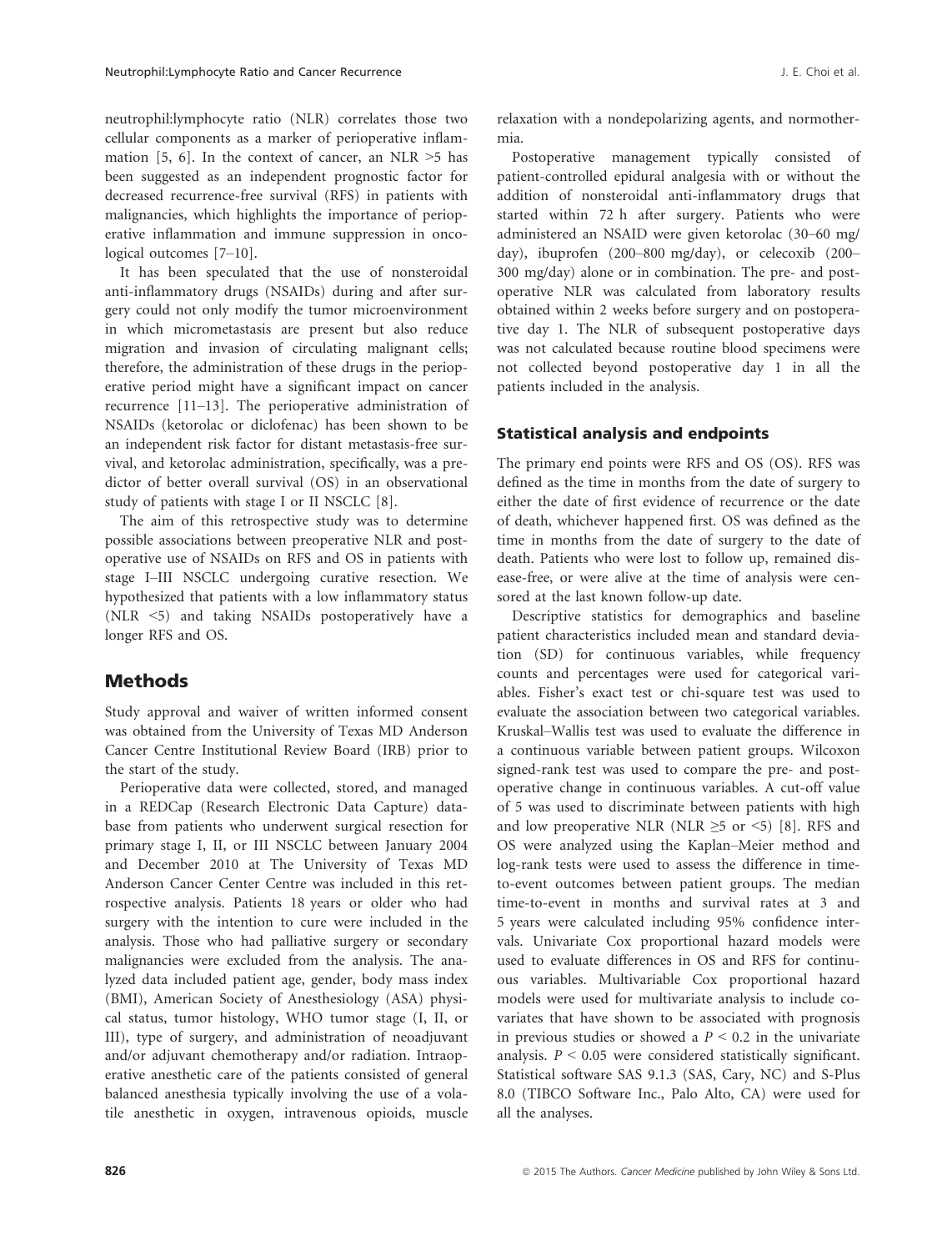### Results

#### Patient characteristics

Data from 1139 patients were included in this retrospective analysis. The mean age of our patient sample was 64.73 years  $(SD = 10.42)$  and included 602 males (52.85%). Approximately half of the patients were diagnosed as stage I ( $n = 606$ ; 53.20%). Six hundred and thirty (55.31%) patients were determined to have an adenocarcinoma and 509 (44.69%) had a different histological type of NSCLC. Most of the patients had a thoracotomy ( $n = 905$ ; 79.46%) and did not receive neoadjuvant chemotherapy ( $n = 894$ ; 78.49%) or radiation therapy  $(n = 1121; 98.42\%)$ , or adjuvant chemotherapy  $(n = 854; 74.98\%)$  or radiation therapy  $(n = 969;$ 85.07%) (Table 1). Tumor stage was found to be significantly associated with age  $(P = 0.002)$ , gender  $(P = 0.0008)$ , tumor histology  $(P = 0.0001)$ , neoadjuvant chemotherapy  $(P < 0.0001)$  and radiation therapy  $(P = 0.0001)$ , adjuvant chemotherapy  $(P < 0.0001)$  and radiation ( $P < 0.0001$ ) or surgery type ( $P < 0.0001$ ).

The average preoperative NLR was  $2.95$  (SD = 2.43) and increased postoperatively to  $10.28$  (SD = 6.74)  $(P < 0.0001)$ . There was a significant difference in preoperative NLR values and tumor stage with stage II having the highest NLR (mean =  $3.25$ , SD =  $2.34$ ), followed by stage III (mean = 3.11,  $SD = 3.37$ ) and stage I (mean = 2.75, SD = 1.86). One hundred and ten  $(9.66\%)$ patients had a preoperative NLR  $\geq$ 5. There was a trend toward a statistically significant difference between preoperative NLR group and tumor stage so that the patients with a high NLR  $(\geq 5)$  had higher tumor stage (stage  $I = 7.8\%$  vs. stage  $II = 11.9\%$  and stage  $III = 11.8\%$ )  $(P = 0.07)$ .

In regard to the perioperative use of NSAIDs, 563 (49.4%) patients were administered an NSAID. Three hundred and seventy-four of them received ketorolac alone or in combination with ibuprofen and/or celecoxib (Table 1). There were no statistically significant differences between the use of NSAIDs among patients with different tumor stages ( $P = 0.436$ ). The average preoperative NLR of patients treated with NSAIDs (mean = 2.89,  $SD = 2.11$ ) was not statistically different to that of patients who did not received NSAIDs (mean = 3.01,  $SD = 2.7$ ,  $P = 0.259$ . Also, the proportion of patients with a preoperative NLR higher than 5 who were treated with NSAIDs ( $n = 55, 9.8\%$ ) or not ( $n = 55, 9.5\%$ ) was nearly identical ( $P = 0.899$ ). Remarkably, the NSAIDs use were associated with a decrease in the rate of patients with a NLR higher than 5. Briefly, 79.4%  $(n = 447)$  of the patients with a NLR higher than 5 belonged to NSA-IDs group compared to  $84.7\%$  ( $n = 488$ ,  $P = 0.191$ ). Table 1. Characteristics of 1139 patients who underwent resection for stage I, II, or III primary NSCLC (2004–2010).

| Variable                             |                          |
|--------------------------------------|--------------------------|
| Age, mean (SD)                       | 64.73 (10.42)            |
| BMI, mean (SD)                       | 27.1 (5.35)              |
| Gender, n (%)                        |                          |
| Male/female                          | 602 (52.85)/537 (47.15)  |
| ASA physical status, $n$ (%)         |                          |
| 1                                    | 3(0.26)                  |
| $\overline{2}$                       | 121 (10.62)              |
| 3                                    | 963 (84.55)              |
| 4                                    | 52 (4.57)                |
| WHO tumor stage, $n$ (%)             |                          |
| L                                    | 606 (53.20)              |
| Ш                                    | 253 (22.21)              |
| Ш                                    | 280 (24.58)              |
| Adenocarcinoma histology, n (%)      |                          |
| Yes/no                               | 630 (55.31)/509 (44.69)  |
| Type of surgery, $n$ (%)             |                          |
| Thoracotomy/thoracoscopy             | 905 (79.46)/234 (20.54)  |
| Chemotherapy, n (%)                  |                          |
| Preoperative (yes/no)                | 245 (21.51)/894 (78.49)  |
| Postoperative (yes/no)               | 285 (25.02)/854 (74.98)  |
| Radiation, n (%)                     |                          |
| Preoperative (yes/no)                | 18 (1.58)/1121 (98.42)   |
| Postoperative (yes/no)               | 170 (14.93)/969 (85.07)  |
| NLR, mean (SD)                       |                          |
| Preoperative/postoperative           | 2.95 (2.43)/10.28 (6.74) |
| Postoperative NSAID use (any), n (%) |                          |
| Yes/no                               | 563 (49.43)/576 (50.57)  |
| Ketorolac only, n (%)                |                          |
| Yes/no                               | 374 (32.84)/765 (67.16)  |
| Ibuprofen only, $n$ (%)              |                          |
| Yes/no                               | 232 (20.37)/907 (79.63)  |
| Celecoxib only, n (%)                |                          |
| Yes/no                               | 46 (4.04)/1093 (95.96)   |

NSCLC, non–small-cell lung cancer; SD, standard deviation; BMI, body mass index; ASA, American Society of Anesthesiology; WHO, World Health Organization; NLR, neutrophil:lymphocyte ratio; NSAID, nonsteroidal anti-inflammatory drug.

Although the average postoperative NLR was lower in patients who received NSAIDs (mean =  $9.98$ , SD =  $6.64$ ) compared to those who did not receive the treatment (mean = 10.58,  $SD = 6.82$ ), the difference was not statistically significant ( $P = 0.060$ ).

#### Recurrence-free survival

The median RFS of the overall general population was 71.16 months (95% confidence interval  $|CI| = 65.44-$ 80.32) and RFS rates at 3 and 5 years were 0.64 (95%  $CI = 0.61 - 0.67$  and 0.55 (95%  $CI = 0.52 - 0.58$ ), respectively. Univariate analysis demonstrated that a higher preoperative NLR (≥5) was predictive of poor RFS  $(P = 0.0003)$ , whereas a postoperative NLR was not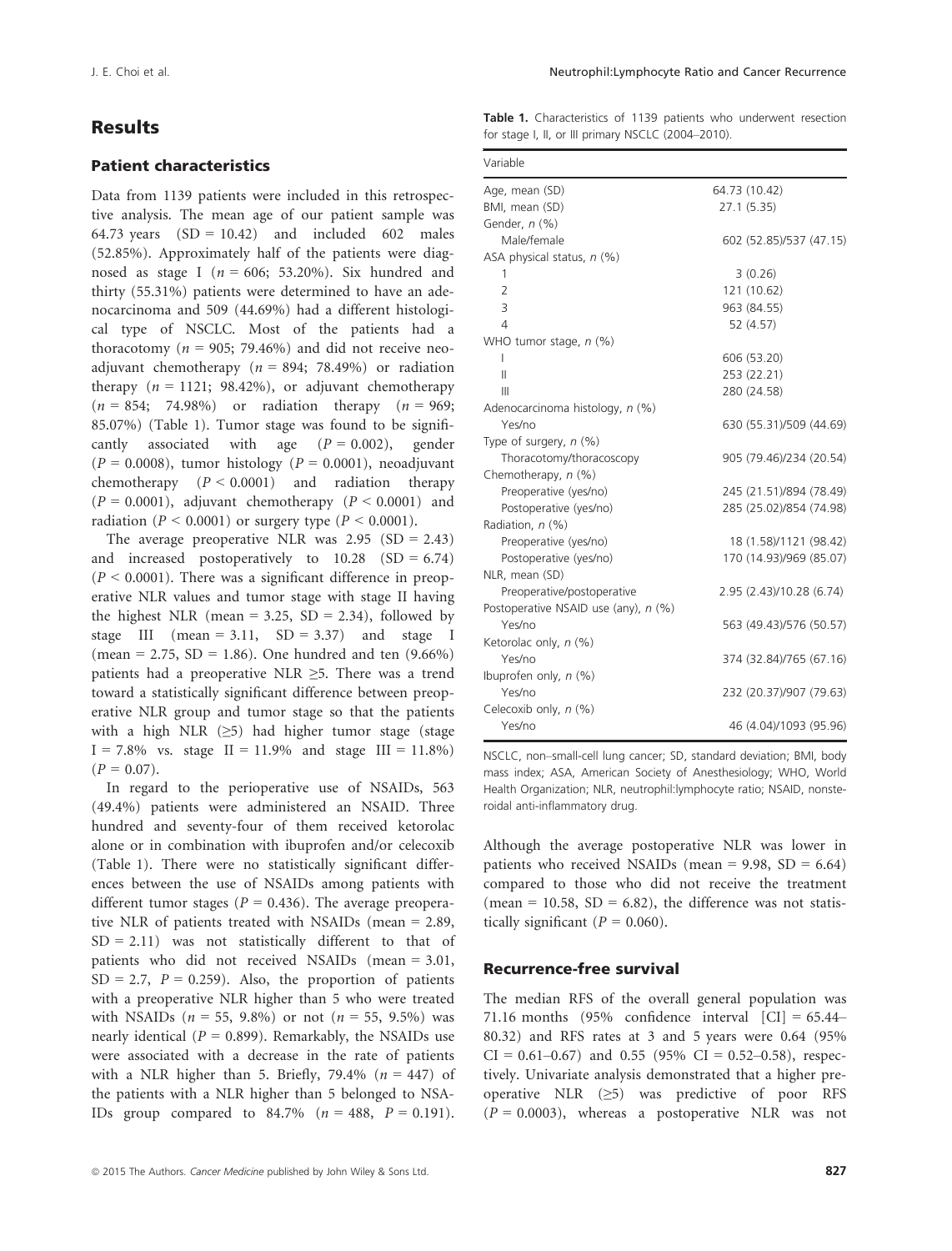| Table 2. Univariate analysis for RFS and OS. |             |                     |                      |                                        |                                         |         |                   |                     |                                           |                                            |         |
|----------------------------------------------|-------------|---------------------|----------------------|----------------------------------------|-----------------------------------------|---------|-------------------|---------------------|-------------------------------------------|--------------------------------------------|---------|
| Variable                                     | $\geq$      | Event               | $(95%$ CI)<br>RFS HR | Median RFS time in<br>months (95% CI)  | RFS rate at<br>$(95%$ CI)<br>5 years    | P-value | Event             | OS HR (95% CI)      | time in months<br>Median OS<br>$(95%$ CI) | Ħ<br>$(95%$ CI)<br>OS rate<br>5 years      | P-value |
| Age                                          | 1139        | 547                 | $1.02(1.01 - 1.03)$  |                                        |                                         | 0.0001  | 432               | $1.03(1.02 - 1.04)$ |                                           |                                            | 0.0001  |
| (continuous)<br>BM                           | 1139        | 547                 | $0.99(0.98 - 1.01)$  |                                        |                                         | 0.331   | 432               | $1.00(0.98 - 1.02)$ |                                           |                                            | 0.845   |
| (continuous)<br>Gender                       |             |                     |                      |                                        |                                         |         |                   |                     |                                           |                                            |         |
| Female                                       | 537         | 235                 |                      | 81.7 (71.09-NA)                        | $0.6(0.56 - 0.64)$                      | 0.0025  | 178               |                     | NA (102.14-NA)                            | $0.71(0.67 - 0.75)$                        | 0.0005  |
| Male                                         | 602         | 312                 |                      | 57.75 (50.56-72.67)                    | $0.5(0.46-0.54)$                        |         | 254               |                     | 95.24 (76.38-NA)                          | $0.61(0.57 - 0.65)$                        |         |
| ASA                                          |             |                     |                      |                                        |                                         |         |                   |                     |                                           |                                            |         |
| $1 - 2$<br>$\overline{3}$                    | 124<br>1015 | 496<br>51           |                      | 96.85 (63.24-68.79)<br>XX (62.29-77.6) | $0.62(0.53 - 0.72)$<br>$0.54(0.5-0.57)$ | 0.088   | 395<br>$\sqrt{5}$ |                     | 108.28 (98.49-NA)<br>102.89 (86.86-NA)    | $0.74(0.67 - 0.83)$<br>$0.65(0.62 - 0.68)$ | 0.0527  |
| Stage                                        |             |                     |                      |                                        |                                         |         |                   |                     |                                           |                                            |         |
|                                              | 606         | 223                 |                      | (AM-61.18) 77.99                       | $(0.63 - 0.71)$<br>0.67                 | 0.0001  | 165               |                     | NA (114.72-NA)                            | $0.77(0.74 - 0.81)$                        | 0.0001  |
| $\sim$                                       | 253         | 137                 |                      | 52.4 (42.54-72.7)                      | $0.47(0.41 - 0.54)$                     |         | 111               |                     | 85.51 (65.97-NA)                          | $0.59(0.53 - 0.66)$                        |         |
|                                              | 280         | 187                 |                      | 21.55 (17.25-30.85)                    | $(0.3 - 0.42)$<br>0.35                  |         | 156               |                     | 52.04 (44.38-74.64)                       | $0.47(0.41 - 0.53)$                        |         |
| Adenocarcinoma                               |             |                     |                      |                                        |                                         |         |                   |                     |                                           |                                            |         |
| $\frac{1}{2}$                                | 509         | 235                 |                      | 76.38 (64.85-NA)                       | $0.55(0.51 - 0.6)$                      | 0.635   | 190               |                     | 114.72 (94.74-NA)                         | $0.65(0.61 - 0.7)$                         | 0.9899  |
| Yes                                          | 630         | 312                 |                      | 68.4 (60.35-78.52)                     | $0.54(0.5-0.58)$                        |         | 242               |                     | 97.86 (85.51-NA)                          | $0.66(0.62 - 0.7)$                         |         |
| Neoadjuvant chemo                            |             |                     |                      |                                        |                                         |         |                   |                     |                                           |                                            |         |
| $\frac{1}{2}$                                | 894         | 392                 |                      | 32.19 (71.78-97.86)                    | $(0.56 - 0.63)$<br>0.59                 | 0.0001  | 313               |                     | 109.66 (97.86-NA)                         | $0.7(0.66 - 0.73)$                         | 0.0001  |
| Yes                                          | 245         | 155                 |                      | 28.48 (19.51-44.42)                    | $0.38(0.32 - 0.45)$                     |         | 119               |                     | $62.94$ $(51.41 - NA)$                    | $0.51(0.44 - 0.58)$                        |         |
| Adjuvant chemo                               |             |                     |                      |                                        |                                         |         |                   |                     |                                           |                                            |         |
| $\frac{1}{2}$                                | 854         | 402                 |                      | 71.75 (64.98-83.51)                    | $0.55(0.52 - 0.59)$                     | 0.6722  | 319               |                     | 102.89 (95.24-NA)                         | $0.66(0.62 - 0.69)$                        | 0.996   |
| Yes                                          | 285         | 145                 |                      | 71.09 (53.25-81.8)                     | $(0.47 - 0.6)$<br>0.53                  |         | 113               |                     | 98.49 (81.8-NA)                           | $0.66(0.6 - 0.72)$                         |         |
| Adjuvant radiation                           |             |                     |                      |                                        |                                         |         |                   |                     |                                           |                                            |         |
| $\frac{1}{2}$                                | 969         | 425                 |                      | 32.92 (71.75-97.86)                    | $0.59(0.55 - 0.62)$                     | 0.0001  | 333               |                     | 114.72 (99.77-NA)                         | $0.7(0.67 - 0.73)$                         | 0.0001  |
| Yes                                          | 170         | 122                 |                      | 22.21 (17.25-33.64)                    | $0.32(0.25 - 0.4)$                      |         | 99                |                     | 50.85 (45.34-71.02)                       | $0.42(0.35 - 0.51)$                        |         |
| Thoracotomy                                  |             |                     |                      |                                        |                                         |         |                   |                     |                                           |                                            |         |
| $\frac{1}{2}$                                | 234         | $\overline{\infty}$ |                      | 95.24 (76.38-NA)                       | $0.66(0.6-0.73)$<br>$0.52(0.48-0.55)$   | 0.0001  | $60$              |                     | NA (95.24-NA)                             | $0.76(0.71 - 0.83)$                        | 0.0005  |
| Yes                                          | 905         | 466                 |                      | 65.9 (55.22-72.7)                      |                                         |         | 372               |                     | 97.86 (83.38-NA)                          | $0.63(0.6-0.66)$                           |         |
| Preoperative                                 |             |                     |                      |                                        |                                         |         |                   |                     |                                           |                                            |         |
| $NLR \geq 5$                                 | 110         | 67                  |                      | 31.11 (19.51-57.92)                    | $0.39(0.3-0.5)$                         | 0.0003  | GO                |                     | 55.22 (39.29-NA)                          | $0.46(0.37 - 0.57)$                        | 0.0001  |
| NLR <5                                       | 1029        | 480                 |                      | $72.7(67.54 - 83.51)$                  | $0.56(0.53 - 0.6)$                      |         | 372               |                     | 108.28 (95.93-NA)                         | $0.68(0.65 - 0.71)$                        |         |
| Postoperative                                |             |                     |                      |                                        |                                         |         |                   |                     |                                           |                                            |         |
| $NLR \geq 5$                                 | 935         | 454                 |                      | 71.02 (62.94-77.6)                     | $0.54(0.51 - 0.58)$                     | 0.509   | 355               |                     | 108.28 (91.49-NA)                         | $0.65(0.62 - 0.69)$                        | 0.978   |
| NLR $<$ 5                                    | 204         | $\Im$               |                      | 81.7 (63.24-NA)                        | $0.57(0.5-0.65)$                        |         | 77                |                     | 102.14 (82.62-NA)                         | $0.67(0.61 - 0.75)$                        |         |
| NSAIDs (any)                                 |             |                     |                      |                                        |                                         |         |                   |                     |                                           |                                            |         |
| $\frac{1}{2}$                                | 576         | 285                 |                      | 68.4 (57.26-83.51)                     | $0.53(0.49 - 0.57)$                     | 0.663   | 232               |                     | 99.77 (82.92-NA)                          | $0.63(0.59 - 0.67)$                        | 0.178   |
| Yes                                          | 563         | 262                 |                      | 72.7 (65.44-86.86)                     | $0.56(0.52 - 0.61)$                     |         | 200               |                     | 102.89 (94.74-NA)                         | $0.68(0.64 - 0.73)$                        |         |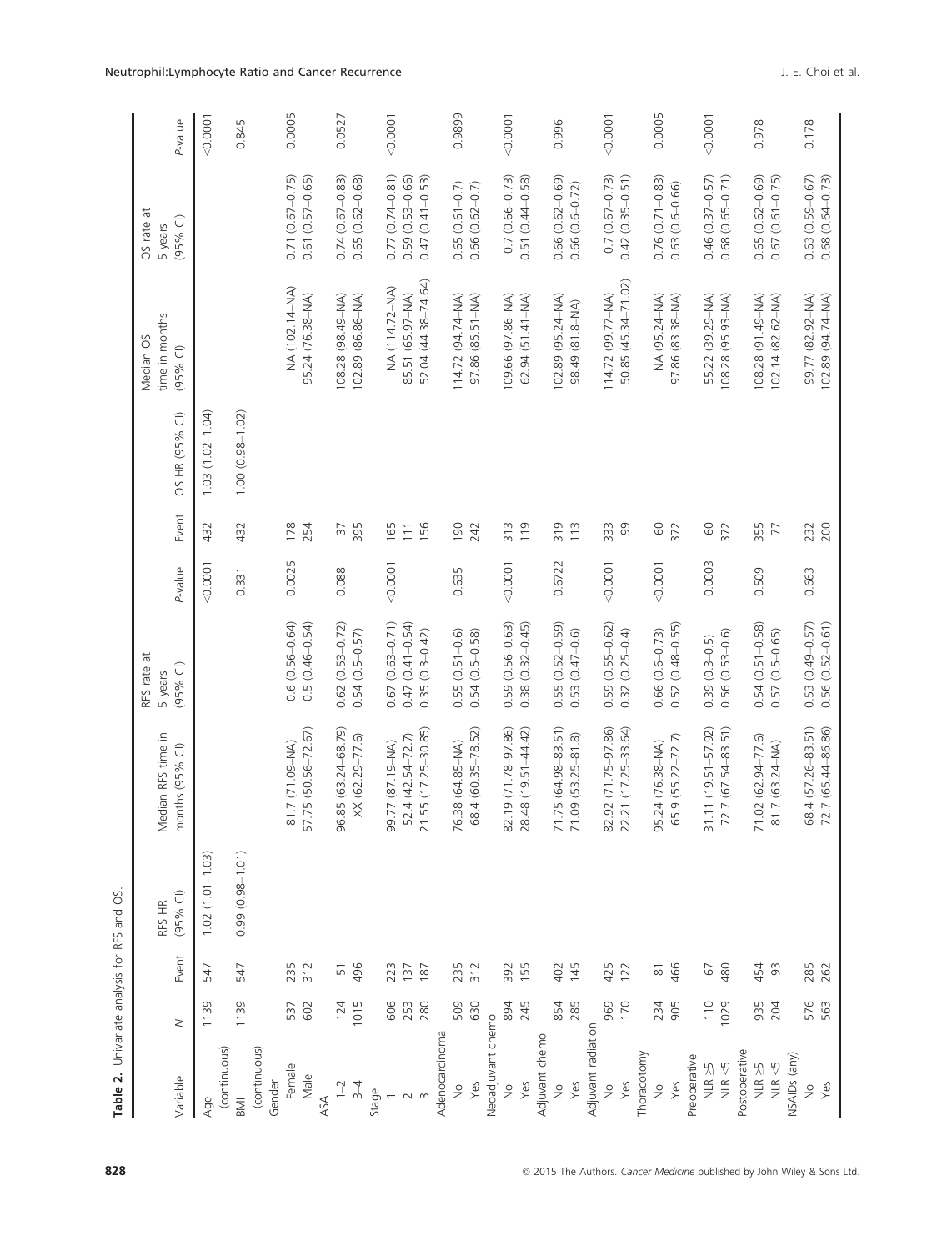| Variable                          |            |            | Event (95% CI)<br>RFS HR                                           | Median RFS time in<br>months (95% CI)                                                                                                                                                            | RFS rate at<br>$(95%$ CI)<br>5 years       | P-value |     | Event OS HR (95% CI) (95% CI) | time in months<br>Median OS           | OS rate at<br>(95% C)<br>5 years           | P-value |
|-----------------------------------|------------|------------|--------------------------------------------------------------------|--------------------------------------------------------------------------------------------------------------------------------------------------------------------------------------------------|--------------------------------------------|---------|-----|-------------------------------|---------------------------------------|--------------------------------------------|---------|
| Ketorolac<br>Yes<br>$\frac{6}{2}$ | 765<br>374 | 373<br>I74 |                                                                    | 69.97 (58.44-80.32)<br>75.33 (63.24-98.49)                                                                                                                                                       | $0.57(0.52 - 0.63)$<br>$0.53(0.5 - 0.57)$  | 0.383   | 301 |                               | 97.86 (82.92-NA)<br>109.66 (95.93-NA) | $0.63(0.59 - 0.67)$<br>$0.71(0.66 - 0.76)$ | 0.054   |
| Celecoxib<br>Yes<br>$\frac{1}{2}$ | 1093       | 524        |                                                                    | $.35(65.54 - 80.32)$<br>51.08 (20.27-NA)                                                                                                                                                         | $0.55(0.52 - 0.58)$<br>$0.49(0.36 - 0.67)$ | 0.3434  | 412 |                               | NA (51.08-NA)<br>102.89 (95.2-NA)     | $0.66(0.63 - 0.69)$<br>$0.55(0.41 - 0.73)$ | 0.1869  |
| buproten<br>Yes                   | 232<br>506 | 445<br>102 |                                                                    | 68.79 (62.94-81.8)<br>72.7 (68.07-NA)                                                                                                                                                            | $0.54(0.51 - 0.58)$<br>$0.58(0.51 - 0.65)$ | 0.862   | 356 |                               | 102.89 (94.74-NA)<br>NA (72.7-NA)     | $0.65(0.62 - 0.69)$<br>$0.67(0.61 - 0.74)$ | 0.774   |
|                                   |            |            | phil:lymphocyte ratio; NSAID, nonsteroidal anti-inflammatory drug. | RFS, recurrence-free survival; HR, hazard ratio; CI, confidence interval; OS, overall survival; BMI, body mass index; Chemo, chemotherapy; ASA, American Society of Anesthesiology; NLR, neutro- |                                            |         |     |                               |                                       |                                            |         |

| neoachavain chemomerapy, acquivain racia- |  |
|-------------------------------------------|--|
|-------------------------------------------|--|

tumor stage, neoadjuvant chemotherapy, adjuvant radiation, and thoracotomy were associated with decreased RFS (Table 2). In multivariate analysis, a preoperative NLR  $>5$  (hazard ratio [HR] = 1.37; 95% CI = 1.05–1.78;  $P = 0.02$ ), older age (HR = 1.03; 95% CI = 1.02-1.04;  $P < 0.0001$ ), higher tumor stage (II vs. I: HR = 1.64, 95%)  $CI = 1.32 - 2.04$ ,  $P < 0.0001$ ; III vs. I: HR = 2.07, 95%  $CI = 1.63-2.61$ ,  $P < 0.0001$ ), neoadjuvant chemotherapy  $(HR = 1.41; 95\% \text{ CI} = 1.15 - 1.74; P = 0.001)$ , and adjuvant radiation  $(HR = 1.47; 95\% \text{ CI} = 1.1.6-1.86;$  $P = 0.002$ ) were associated with lower RFS (Table 3).

 $(P = 0.51)$ . Additionally, older age, male, ASA 3-4, higher

The effect of preoperative NLR on RFS in patients with stage I NSCLC was statistically significant in the univariate Cox proportion analysis ( $P \le 0.0001$ ) but was not for patients with stage II ( $P = 0.51$ ) or stage III ( $P = 0.56$ ) NSCLC (Fig. 1). After adjustment for age, ASA 3–4, NSA-IDs use, neoadjuvant chemotherapy, adjuvant radiation, thoracoscopy, and postoperative NLR in the multivariate Cox proportional hazard model, the analysis demonstrated that a preoperative NLR  $\geq$ 5 was an independent predictor of poor RFS patients in patients with stage I disease  $(HR = 2.13, 95\% \text{ CI} = 1.42-3.19, P = 0.0002)$ (Table 4).

For the overall population of patients ( $n = 1139$ ), postoperative NSAID administration was not predictive of RFS (any NSAID:  $P = 0.66$ , ketorolac:  $P = 0.48$ , celecoxib:  $P = 0.34$ , ibuprofen  $P = 0.86$ ). When data were analyzed by tumor stage, postoperative use of NSAIDs was not associated with longer RFS (stage I,  $P = 0.12$ ; stage II,

Table 3. Multivariate Cox proportional hazard model for RFS in all 1139 patients who underwent resection for stage I, II, and III NSCLC (2004–2010).

| Covariate                                           | HR (95% CI)          | P-value    |
|-----------------------------------------------------|----------------------|------------|
| Age                                                 | $1.029(1.02 - 1.04)$ | $<$ 0.0001 |
| ASA                                                 |                      |            |
| 2 versus 1                                          | $0.5(0.12 - 2.06)$   | 0.3377     |
| 3 versus 1                                          | $0.51(0.13 - 2.07)$  | 0.3497     |
| 4 versus 1                                          | $0.91(0.22 - 3.8)$   | 0.8971     |
| Stage                                               |                      |            |
| Il versus I                                         | 1.638 (1.317-2.037)  | < 0.0001   |
| III versus I                                        | 2.064 (1.633-2.609)  | < 0.0001   |
| Neoadjuvant chemotherapy:                           | $1.414(1.15 - 1.74)$ | 0.001      |
| yes versus no                                       |                      |            |
| Adjuvant radiation: yes versus no                   | 1.469 (1.16–1.86)    | 0.0015     |
| Thoracoscopy versus thoracotomy                     | $0.796(0.62 - 1.02)$ | 0.071      |
| Preoperative NLR: high $(≥5)$<br>versus low $(<5)$  | 1.367 (1.05-1.78)    | 0.019      |
| Postoperative NLR: high $(≥5)$<br>versus low $(<5)$ | $0.971(0.77-1.22)$   | 0.803      |

RFS, recurrence-free survival; NSCLC, non–small-cell lung cancer; HR, hazard ratio; CI, confidence interval; ASA, American Society of Anesthesiology; NLR, neutrophil:lymphocyte ratio.

Table 2. Continued.

Table 2. Continued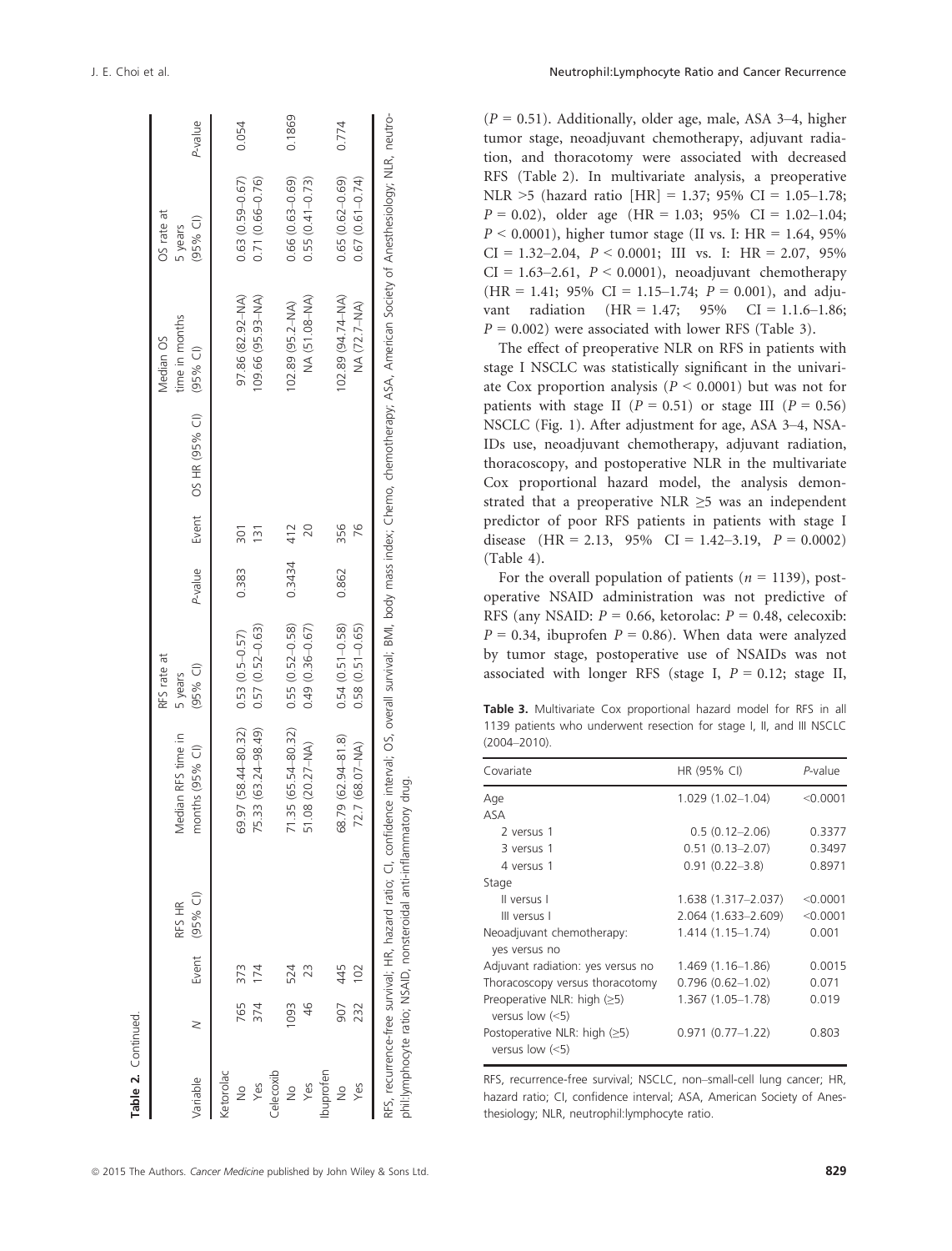

Figure 1. Kaplan–Meier curves of recurrence-free survival ( $n = 606$ ) and overall survival ( $n = 606$ ) for patients who underwent resection for stage I primary non–small-cell lung cancer (NSCLC) (2004–2010).

 $P = 0.35$  and stage III,  $P = 0.19$ ). The postoperative NLR was not a predictor of RFS in patients who did  $(P = 0.526)$  or did not  $(P = 0.826)$  receive NSAIDs.

### Overall survival

The median OS for the entire population of patients was 102 months (95% CI = 94.74–NA). OS rates at 3 and 5 years were 0.76 (95% CI = 0.74–0.79) and 0.66 (95%  $CI = 0.63-0.69$ , respectively. The predictors of decreased RFS, including high preoperative NLR  $(\geq 5)$ , older age, male, ASA 3–4, higher tumor stage, neoadjuvant chemotherapy, adjuvant radiation, and thoracotomy, were also the predictors of decreased OS (Table 2). A preoperative NLR  $\geq$ 5 (HR = 1.69; 95% CI = 1.27–2.23; P = 0.0003), age (HR = 1.04; 95% CI = 1.03–1.05), postoperative radiation  $(HR = 1.48; 95\% \text{ CI} = 1.15-1.92)$ , and higher tumor stage (II vs. I: HR = 1.72, 95% CI = 1.34–2.21,  $P < 0.0001$ ; III vs. I: HR = 2.34, 95% CI = 1.80-3.04,  $P \le 0.0001$ ) were also associated with shorter OS in the multivariate analysis. A postoperative NLR  $\geq$ 5 was not predictive of poor OS (HR =  $0.84$ ; 95% CI =  $0.65-1.08$ ;  $P = 0.18$ .

Univariate analysis demonstrated that only patients with stage I cancer who had a preoperative NLR ≥5 showed a worse OS survival than those with a lower than 5 NLR  $(P < 0.0001)$  (Fig. 1). The multivariate Cox proportional hazard model showed that the effect of a preoperative NLR  $\geq$ 5 on OS was significant after adjusting for age, gender, ASA 3–4, NSAIDs use, adjuvant chemotherapy and radiation, thoracoscopy, and postoperative NLR  $(HR = 2.72; 95\% \text{ CI} = 1.75-4.23; P < 0.0001)$  (Table 5). Overall, NSAID, celecoxib or ibuprofen, administration was not predictive of OS (NSAID:  $P = 0.18$ , celecoxib  $P = 0.19$ , ibuprofen  $P = 0.77$ ) when all stages were included in the analysis. However, patients who were administered ketorolac demonstrated a marginally better

| Table 4. Multivariate Cox proportional hazard model for RFS in 606 |  |  |  |  |
|--------------------------------------------------------------------|--|--|--|--|
| patients who underwent resection for stage I NSCLC (2004-2010).    |  |  |  |  |

| Covariate                                           | HR (95% CI)            | P-value  |
|-----------------------------------------------------|------------------------|----------|
| Age                                                 | $1.037(1.022 - 1.053)$ | < 0.0001 |
| ASA 3/4 versus 1/2                                  | 1.40 (0.860-2.279)     | 0.18     |
| NSAID versus no NSAID                               | $0.931(0.708 - 1.225)$ | 0.61     |
| Neoadjuvant chemotherapy:<br>yes versus no          | 1.479 (0.973-2.249)    | 0.07     |
| Adjuvant radiation:<br>yes versus no                | 1.981 (1.069-3.671)    | 0.03     |
| Thoracoscopy versus thoracotomy                     | $0.881$ (0.643-1.206)  | 0.43     |
| Preoperative NLR: high $(≥5)$<br>versus low $(<5)$  | 2.132 (1.424-3.193)    | 0.0002   |
| Postoperative NLR: high $(≥5)$<br>versus low $(<5)$ | $0.820(0.575 - 1.170)$ | 0.27     |

RFS, recurrence-free survival; NSCLC, non–small-cell lung cancer; HR, hazard ratio; CI, confidence interval; ASA, American Society of Anesthesiology; NSAID, nonsteroidal anti-inflammatory drug; NLR, neutrophil:lymphocyte ratio.

OS ( $P = 0.05$ ) in univariate analysis. When the analysis was conducted by tumor stage, univariate analysis demonstrated longer OS only for stage I patients who received NSAIDs compared with those not treated with these analgesics ( $P = 0.03$ ) (Fig. 1). This association was not significant when adjusting for covariates including age, gender, ASA 3–4, adjuvant chemotherapy and radiation, type of surgery, and pre- and postoperative NLR  $(HR = 0.91;$ 95% CI = 0.65–1.26;  $P = 0.58$ ) (Table 6). The data analysis also demonstrated that the postoperative NLR was not a predictor of OS in patients who did  $(P = 0.64)$  or did not ( $P = 0.706$ ) receive NSAIDs.

### **Discussion**

This study demonstrates that a high preoperative NLR (≥5), a marker of inflammation, is associated with a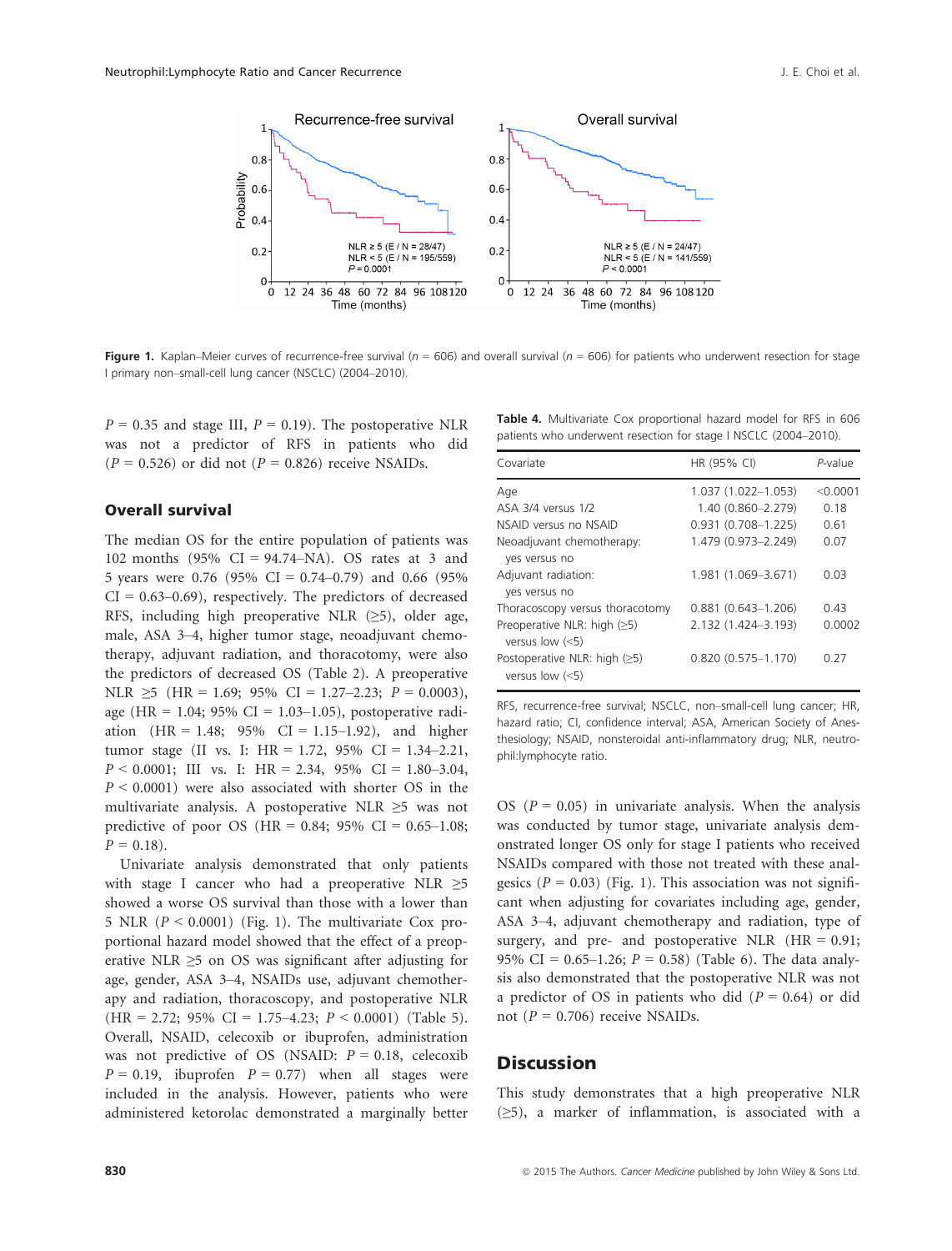Table 5. Multivariate Cox proportional hazard model for OS in all 1139 patients who underwent resection for stage I, II, and III NSCLC (2004–2010).

| Covariate                                           | HR (95% CI)               | P-value  |
|-----------------------------------------------------|---------------------------|----------|
| Age                                                 | $1.037(1.03-1.05)$        | < 0.0001 |
| <b>ASA</b>                                          |                           |          |
| 2 versus 1                                          | $0.357(0.09-1.50)$        | 0.159    |
| 3 versus 1                                          | $0.391(0.1-1.58)$         | 0.1879   |
| 4 versus 1                                          | $0.768(0.18 - 3.23)$      | 0.7187   |
| Stage                                               |                           |          |
| Il versus I                                         | $1.722(1.34 - 2.2)$       | < 0.0001 |
| III versus I                                        | $2.339(1.8 - 3.04)$       | < 0.0001 |
| Neoadjuvant chemotherapy:<br>yes versus no          | $1.20(0.95 - 1.512)$      | 0.1358   |
| Adjuvant radiation:<br>yes versus no                | 1.483 (1.15–1.922)        | 0.0029   |
| Thoracoscopy versus<br>thoracotomy                  | $0.787$ $(0.590 - 1.050)$ | 0.1032   |
| Preoperative NLR: high $(≥5)$<br>versus low $(<5)$  | 1.686 (1.274–2.230)       | 0.0003   |
| Postoperative NLR: high $(≥5)$<br>versus low $(<5)$ | $0.841(0.654 - 1.083)$    | 0.1796   |

OS, overall survival; NSCLC, non–small-cell lung cancer; HR, hazard ratio; CI, confidence interval; ASA, American Society of Anesthesiology; NLR, neutrophil:lymphocyte ratio.

Table 6. Multivariate Cox proportional hazard model for OS in 606 patients who underwent resection for stage I NSCLC (2004–2010).

| Covariate                                           | HR (95% CI)            | $P$ -value |
|-----------------------------------------------------|------------------------|------------|
| Age                                                 | 1.051 (1.032-1.071)    | $<$ 0.0001 |
| Gender: male versus female                          | 1.593 (1.154-2.199)    | 0.005      |
| ASA: 3/4 versus 1/2                                 | 1.692 (0.886-3.232)    | 0.11       |
| NSAID versus no NSAID                               | $0.913(0.657 - 1.268)$ | 0.59       |
| Neoadjuvant chemotherapy:<br>yes versus no          | 1.334 (0.819-2.173)    | 0.25       |
| Adjuvant radiation: yes versus no                   | 1.766 (0.858-3.634)    | 0.12       |
| Thoracoscopy versus thoracotomy                     | $0.780(0.534 - 1.140)$ | 0.20       |
| Preoperative NLR: high $(≥5)$<br>versus low $(<5)$  | 2.724 (1.753-4.233)    | < 0.0001   |
| Postoperative NLR: high $(≥5)$<br>versus low $(<5)$ | $0.805(0.533 - 1.217)$ | 0.30       |

OS, overall survival; NSCLC, non–small-cell lung cancer; HR, hazard ratio; CI, confidence interval; ASA, American Society of Anesthesiology; NSAID, nonsteroidal anti-inflammatory drug; NLR, neutrophil:lymphocyte ratio.

decrease in RFS and OS in patients with early stage NSCLC. These results are in agreement with those reported by Forget et al. and Sarraf et al. who in a much smaller population of patients with stage I and II NSCLC demonstrated that a preoperative NLR  $\geq$ 5 was an independent risk factor for worse RFS and OS [3, 14]. Others have also shown similar results; however, in those studies the cut-off NLR was 2.5, which makes difficult the comparison with our results [15, 16].

Tumor stage might influence perioperative inflammation and immune suppression; therefore, we further analyzed the data to determine whether an NLR ≥5 was also a predictor of survival when considering tumor stage separately. A high preoperative NLR  $(≥ 5)$  was shown to be a significant independent predictor of decreased RFS and OS independent in patients with stage I disease but not stage II or III. Consistent with the findings reported by Sarraf et al., we found that the mean NLR was slightly, but statistically significantly higher in patients with tumor stage II and III than those in stage I, indicating a higher inflammatory status and perhaps more immune suppression in patients with more advanced stages of NSCLC [14]. This suggests, at least in our patient population, that preoperative immune suppression may be more important in patients with limited tumor burden. In addition, patients with higher stages are more likely to have longer, complex, and more invasive surgeries which are perioperative factors associated with a greater stress and inflammatory response [17, 18]. Therefore, it could be argued that our results may reflect the association between type of surgery, early recovery, and improved survival; although this is merely speculative because there was only a trend toward NLR ≥5 in patients with stage III disease  $(P = 0.084)$ .

NSAIDs are commonly given intra- and postoperatively as adjuvant analgesics. It has been suggested that the perioperative use of NSAIDs could be associated with prolonged RFS and OS [19, 20]. Several mechanisms have been proposed including modulation of the inflammatory response and a direct positive effect on the tumor microenvironment and invasiveness of cancer cells [12]. Forget et al. demonstrated that intraoperative NSAID use was an independent predictor of increased distant metastasis-free survival, especially when given at the beginning of surgery, but not locoregional recurrence in patients with breast cancer [20]. Additionally, the study found that intraoperative ketorolac administration was an independent predictor of increased OS. In our work, we found that NSAID administration within 72 h after surgery was not predictive of longer OS. However, postoperative ketorolac administration (alone or in combination with other NSAIDS) showed a trend toward a significant association with an increase in OS but not RFS. These findings support previous studies suggesting that the addition of ketorolac, specifically, may have a positive prognostic effect on long-term survival [20, 21].

Our study has several limitations, therefore, the results should be interpreted with caution. First, this is a retrospective study; hence there are unknown factors that might have affected the studied outcomes. Second, the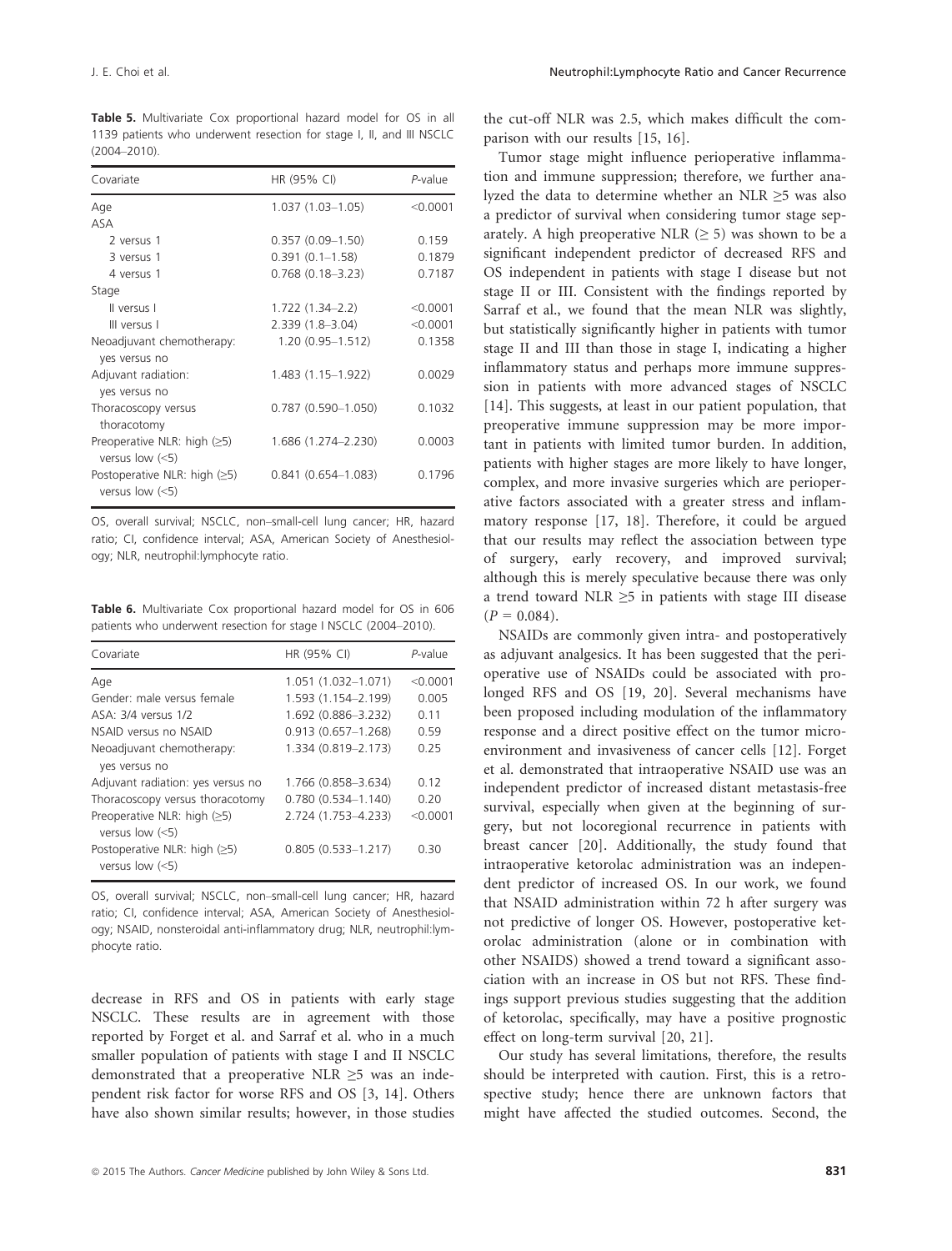impact of immune suppression, inflammation, and effect of NSAIDs could be confounded by the histological type of tumor, type of recurrence (locoregional recurrence vs. distant metastasis), and adjuvant treatment. Moreover, the total amount of NSAIDs administered postoperatively was not quantified and this could potentially explain the discordant findings between the study by Forget et al. and our work. Third, the statistical power was limited by the number of patients available in our database and therefore there is a possibility of a type II error. A propensity score based on logistic regression was not conducted because the number of covariates included in the logistic regression model is generally calculated as the number of patients in the smallest group divided by 10 [22]. Therefore, with few patients per group by stage, we could put only four covariates in the model when in fact there were several covariates. Finally, the generalizability of our findings might be limited because our patient population was extracted from a large tertiary care only dedicated to cancer care.

In conclusion, a high preoperative NLR  $(\geq 5)$  was predictive of longer RFS and OS following resection in patients with stage I NSCLC. NSAID administration was not found to be an independent predictor of survival, however, postoperative ketorolac administration showed a trend toward better OS. Despite the relatively small number of patients receiving NSAIDs and the retrospective nature of this study, the results of this study provide support for future prospective studies comparing the effect of tumor stage, perioperative inflammatory status, and perioperative NSAIDs.

# Acknowledgments

This work was supported by the Foundation for Anesthesia Education and Research's Medical Student Anesthesia Research Fellowship Program (J. E. C.)

# Conflict of Interest

None declared.

### References

- 1. Siegel, R., J. Ma, Z. Zou, and A. Jemal. 2014. Cancer statistics, 2014. CA Cancer J. Clin. 64:9–29.
- 2. Siegel, R., C. DeSantis, K. Virgo, K. Stein, A. Mariotto, T. Smith, et al. 2012. Cancer treatment and survivorship statistics, 2012. CA Cancer J. Clin. 62:220–241.
- 3. Balkwill, F., and A. Mantovani. 2001. Inflammation and cancer: back to Virchow? Lancet 357:539–545.
- 4. Forget, P., and M. De Kock. 2014. Perspectives in anaesthesia for cancer surgery. J. Cancer Res. Clin. Oncol. 140:353–359.
- 5. Templeton, A. J., M. G. McNamara, B. Seruga, F. E. Vera-Badillo, P. Aneja, A. Ocaña, et al. 2014. Prognostic role of neutrophil-to-lymphocyte ratio in solid tumors: a systematic review and meta-analysis. J. Natl. Cancer Inst. 106 (6):dju124.
- 6. Bugada, D., M. Allegri, P. Lavand'homme, M. De Kock, and G. Fanelli. 2014. Inflammation-based scores: a new method for patient-targeted strategies and improved perioperative outcome in cancer patients. Biomed. Res. Int. 2014:142425.
- 7. Pinato, D. J., R. J. Shiner, M. J. Seckl, J. Stebbing, R. Sharma, and F. A. Mauri. 2014. Prognostic performance of inflammation-based prognostic indices in primary operable non-small cell lung cancer. Br. J. Cancer 110:1930–1935.
- 8. Forget, P., J. P. Machiels, P. G. Coulie, M. Berliere, A. J. Poncelet, B. Tombal, et al. 2013. Neutrophil:lymphocyte ratio and intraoperative use of ketorolac or diclofenac are prognostic factors in different cohorts of patients undergoing breast, lung, and kidney cancer surgery. Ann. Surg. Oncol. 20(Suppl. 3):S650–S660.
- 9. Gomez, D., S. Farid, H. Z. Malik, A. L. Young, G. J. Toogood, J. P. Lodge, et al. 2008. Preoperative neutrophilto-lymphocyte ratio as a prognostic predictor after curative resection for hepatocellular carcinoma. World J. Surg. 32:1757–1762.
- 10. Yuan, D., K. Zhu, K. Li, R. Yan, Y. Jia, and C. Dang. 2014. The preoperative neutrophil-lymphocyte ratio predicts recurrence and survival among patients undergoing R0 resections of adenocarcinomas of the esophagogastric junction. J. Surg. Oncol. 110:333–340.
- 11. Zhang, S., L. Da, X. Yang, D. Feng, R. Yin, M. Lin, et al. 2014. Celecoxib potentially inhibits metastasis of lung cancer promoted by surgery in mice, via suppression of the PGE2-modulated beta-catenin pathway. Toxicol. Lett. 225:201–207.
- 12. Benish, M., I. Bartal, Y. Goldfarb, B. Levi, R. Avraham, A. Raz, et al. 2008. Perioperative use of beta-blockers and COX-2 inhibitors may improve immune competence and reduce the risk of tumor metastasis. Ann. Surg. Oncol. 15:2042–2052.
- 13. Glasner, A., R. Avraham, E. Rosenne, M. Benish, O. Zmora, S. Shemer, et al. 2010. Improving survival rates in two models of spontaneous postoperative metastasis in mice by combined administration of a beta-adrenergic antagonist and a cyclooxygenase-2 inhibitor. J. Immunol. 184:2449–2457.
- 14. Sarraf, K. M., E. Belcher, E. Raevsky, A. G. Nicholson, P. Goldstraw, and E. Lim. 2009. Neutrophil/lymphocyte ratio and its association with survival after complete resection in non-small cell lung cancer. J. Thorac. Cardiovasc. Surg. 137:425–428.
- 15. Tomita, M., T. Shimizu, T. Ayabe, K. Nakamura, and T. Onitsuka. 2012. Elevated preoperative inflammatory markers based on neutrophil-to-lymphocyte ratio and C-